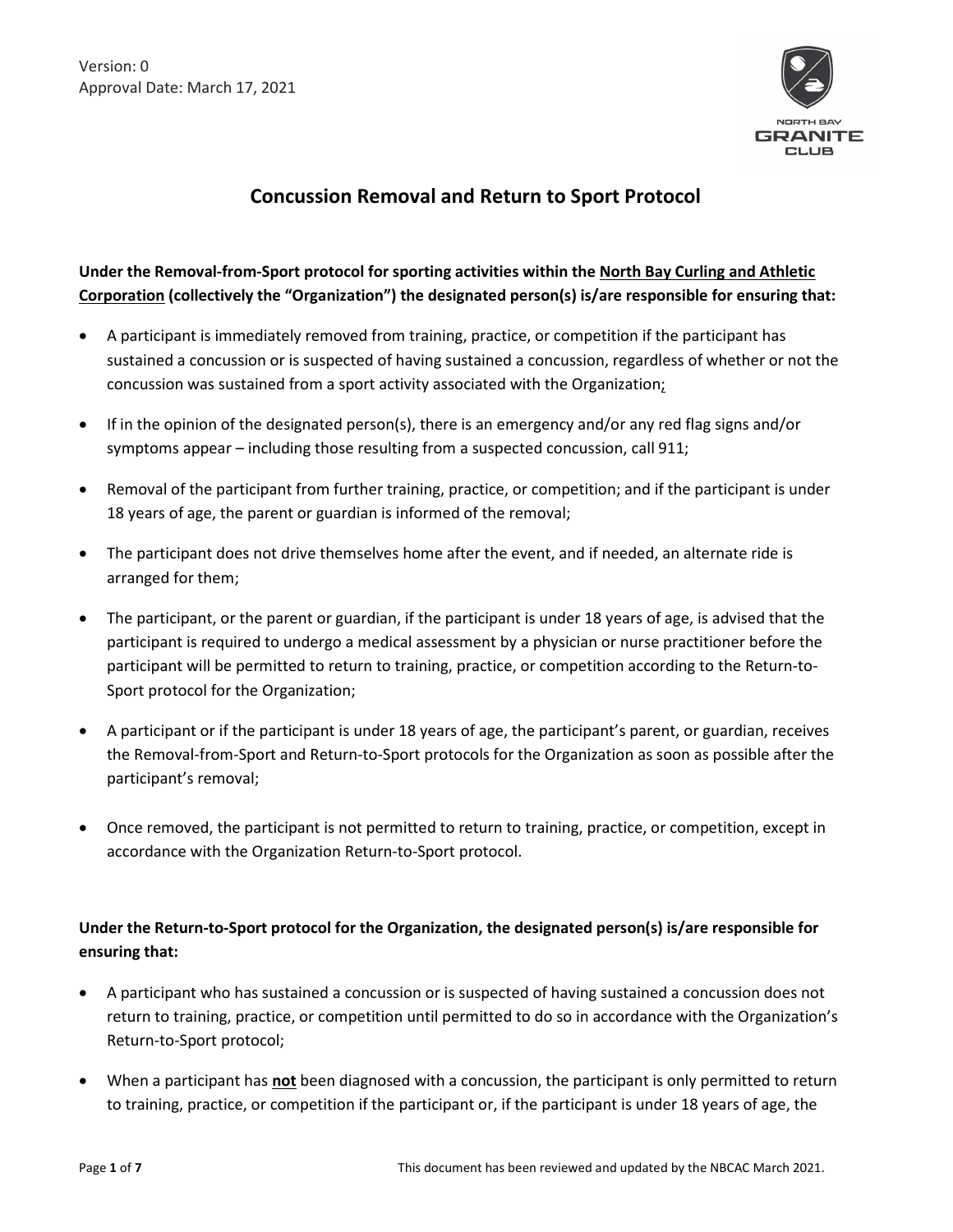> participant's parent or guardian, provides confirmation to the designated person(s) about the outcome of the participant's medical assessment, specifically that the participant:



- o has undergone a medical assessment by the physician or nurse practitioner and has **noƚ** been diagnosed as having a concussion, and
- $\circ$  has been medically cleared to return to training, practice or competition by a physician or nurse practitioner;
- When a participant *is* diagnosed by a physician or nurse practitioner as having a concussion, the participant is not permitted to move on to unrestricted training, practice, or competition unless the participant or, if the participant is under 18 years of age, the participant's parent or guardian, provides a confirmation of medical clearance by the physician or nurse practitioner to the designated person(s);
- A participant is not permitted to return to training, practice or competition through the Organization's graduated Return-to-Sport steps unless the participant or, if the participant is under 18 years of age, the participant's parent or guardian, has shared the medical advice or recommendations they received, if any, with the designated person(s);
- x When a participant is diagnosed by a physician or nurse practitioner as having a concussion, the participant or, if the participant is under 18 years of age, the participant's parent or guardian, has been informed of the importance of disclosing the diagnosis to any other sport organization with which the participant is registered or school that the participant attends.

The regulation states that a designated person(s) may rely on the information received from a participant or, if the participant is under 1ϴ years of age, from the participant's parent or guardian, in carrying out their responsibilities under the Organization's Return-to-Sport protocol.

----------------------------------------------------------------------------------------------------------------------------------------------

The following individual(s) is/are recognized by the Organization as the "designated person(s)" with respect to Removal-from-Sport and Return-to-Sport protocols for the Organization:

| Name of Designated person(s): | Stacey Dobbin, Laura McKenzie, Fransua Rachmann |
|-------------------------------|-------------------------------------------------|
| Date:                         | May 1, 2021                                     |
| Term of designation:          | May 1 until September 30, 2021                  |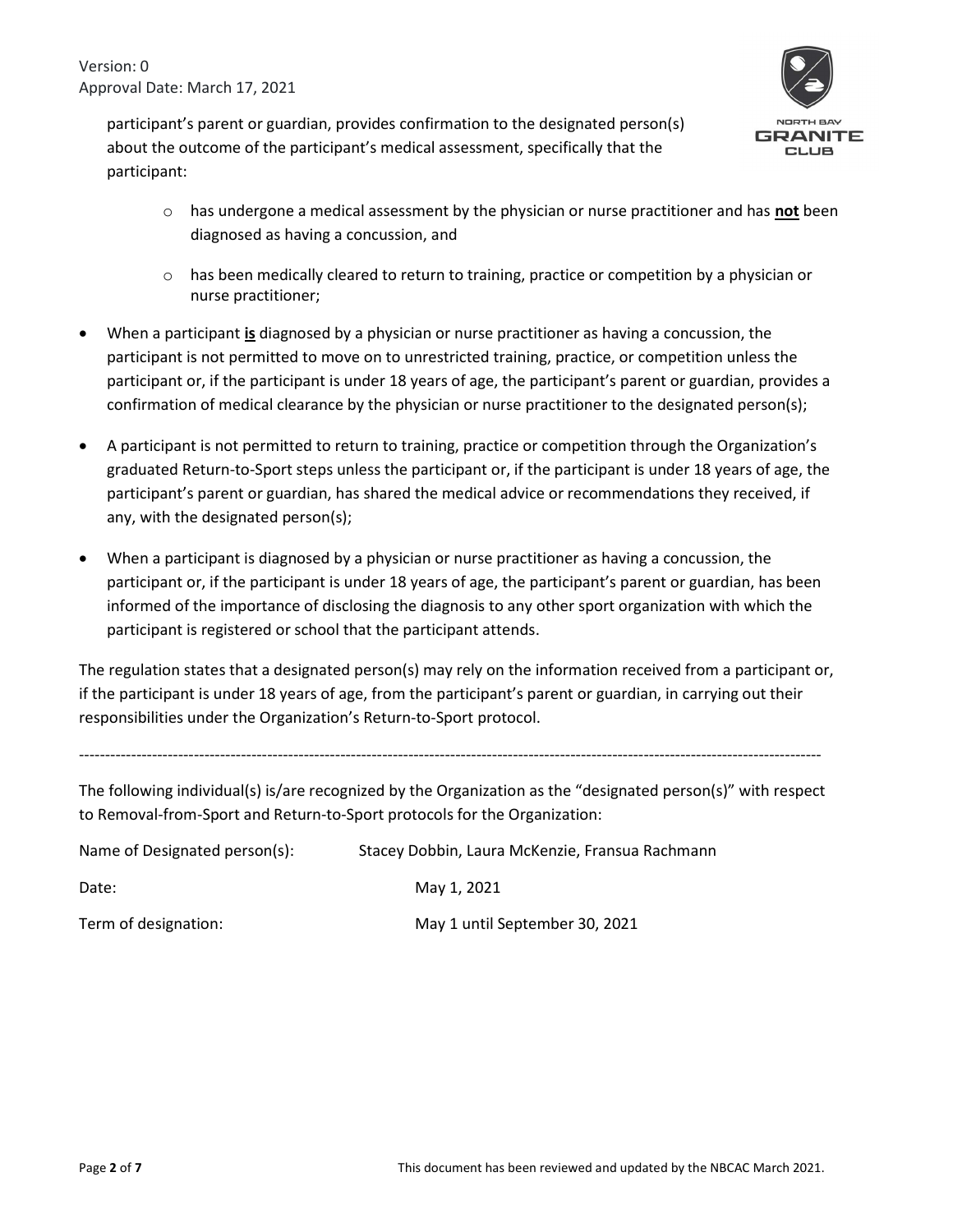

## **Removal-from-Sport Protocol**

## **The folloǁing oƵƚlineƐ a ƉƌoceƐƐ foƌ immediaƚe ƌemoǀal of a ƉaƌƚiciƉanƚ ǁho iƐ ƐƵƐƉecƚed of haǀing ƐƵƐƚained a**  concussion.

## 1. Remove the Participant

Designated person(s) to immediately remove the participant from further training, practice, or competition if the participant has sustained a concussion or is suspected of having sustained a concussion regardless of whether the concussion or suspected concussion was sustained from an activity associated with the Organization.

## **2.** Call 9-1-1 if Emergency

Designated person(s) to call 9-1-1 if in their opinion, doing so is necessary (e.g., if there is an emergency and any red flag signs and/or symptoms appear). If no emergency, the Designated Person(s) to ensure the participant does not drive themselves home, and if required, arranges an alternate ride for them.

## **3.** Inform

If the participant is under 18 years of age, the Designated person(s) to inform the participant's parent or guardian about the removal from further training, practice or competition.

A medical assessment determines whether the participant has a concussion. A participant will not be permitted to return to training, practice, or competition until they receive medical clearance by a physician or nurse practitioner to do so.

Designated person(s) to advise the participant, or the parent or guardian if the participant is under 18 years of age, that the participant is required to undergo a medical assessment by a physician or nurse practitioner before the participant will be permitted to return to training, practice, or competition.

## **4.** Give Protocols

Designated person(s) to provide the participant or, if the participant is under 18 years of age, the participant's parent or guardian, with the Organization's Removal-from-Sport and Return-to-Sport protocols as soon as possible after the participant has been removed from further training, practice or competition.

## **5.** Record the Incident

retention policy for personal information.

Make and keep a record of incidences where a participant is removed from further training, practice, or competition because they are suspected of having sustained a concussion regardless of whether the participant is later diagnosed with a concussion.

The sport organization must limit the collection, use, and disclosure of personal information to that which is reasonably necessary for the purpose of carrying out the sport organization's protocols, and to limit access to such personal information to only those individuals who require it for the purpose of fulfilling their duties or obligations under the Rowan's Law (Concussion Safety), 2018, S.O. 2018, c. 1 - Bill 193. Personal information collected under this protocol shall be retained, disclosed and disposed of in a secure manner and in accordance with the sport organization's personal information retention policy. The sport organization shall create a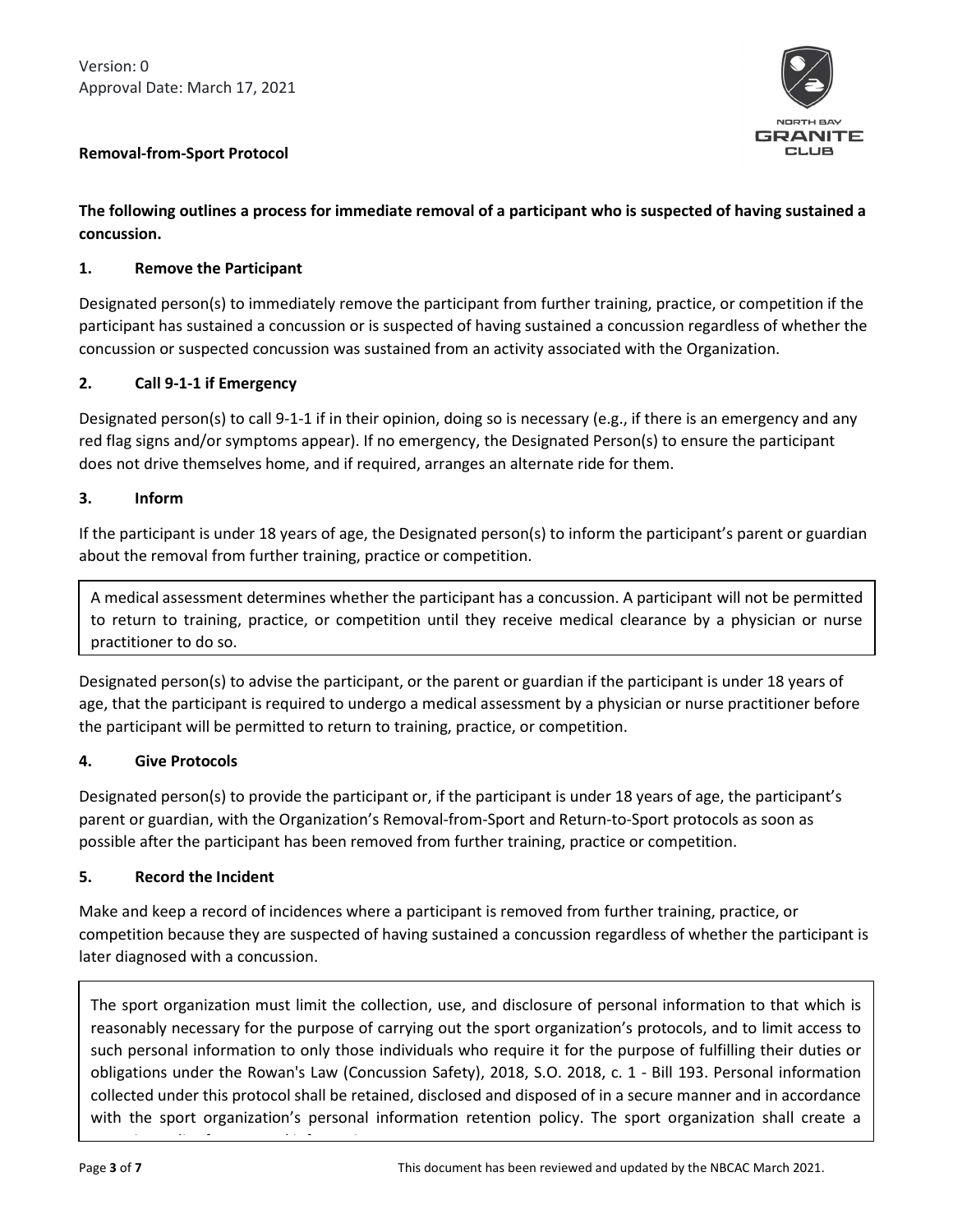

## **6.** Returning to Training, Practice or Competition

Once removed, the participant is not permitted to return to training, practice, or competition, except in accordance with the Organization's Return-to-Sport protocol.

#### **Return-to-Sport Protocol**

The following outlines a return-to-sport process for a participant who has been removed from training, practice, or competition due to a suspected or diagnosed concussion, regardless of whether or not the concussion was sustained or is suspected of having been sustained during a sport activity associated with the **Organization.** 

#### **1.** Receive Confirmation

Ensure that a participant who has sustained a concussion or is suspected of having sustained a concussion does not return to training, practice, or competition until the participant or, if the participant is under 18 years of age, the participant's parent or guardian, provides confirmation to the designated person(s) that the participant:

- a) Has undergone a medical assessment by a physician or nurse practitioner and has not been diagnosed as having a concussion, and
- b) Has been medically cleared to return to training, practice or competition by the physician or nurse practitioner.

## **2.** If Diagnosed with Having A Concussion

If a participant has been diagnosed by a physician or nurse practitioner as having a concussion the participant must proceed through the graduated return-to-sport steps.

## **The Return-to-School Plan (Learning and Physical Activity)**

Students in elementary and secondary school with a diagnosed concussion must follow their school board's return-to-school plan, which supports a student's gradual return to learning and return to physical activity. Contact the applicable school for more information.

## **3.** Graduated Return-to-Sport Steps

It is important to note that typical recovery times vary from person to person, and that some individuals may require more time to progress through the graduated return-to-sport steps. See Page 3 Table 1: Graduated Return-to-Sports Steps.

It is typically recommended that a participant with a concussion rest for 24 to 48 hours before beginning step 1.

A participant is typically ready to progress to the next step when they can do the activities as outlined in the current step they are at without new or worsening symptoms. If at any step, symptoms get worse, they should stop and return to the previous step before trying again. If symptoms do not improve or if the symptoms continue to worsen, the participant should return to the physician or nurse practitioner.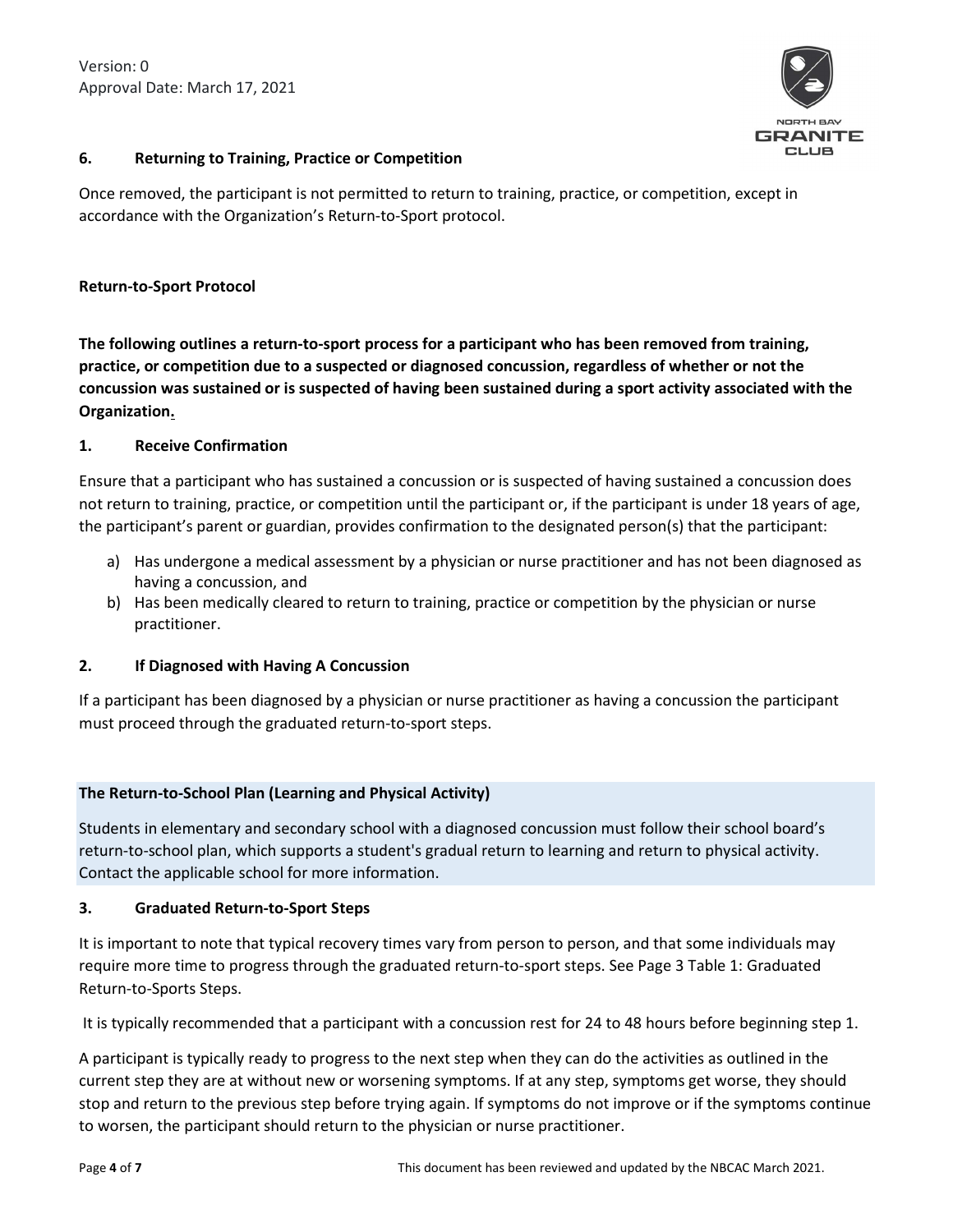## **ϰ͘ Shaƌe Medical Adǀice**

**JANITE** CLUB

A participant, or the participant's parent or guardian must share the medical advice or recommendations they receive with the designated person(s) before being permitted to return to training, practice, or competition through the graduated return-to-sport steps, if any.

## **5.** Disclosing Diagnosis

The designated person(s) must inform the participant or, if the participant is under 18 years of age, the participant's parent or guardian, of the importance of disclosing the diagnosis to any other sport organization with which the participant is registered, workplace/employer or school that the participant attends.

## **ϲ͘ Medical Cleaƌance**

The participant, or the participant's parent or guardian must provide the designated person(s) a confirmation of medical clearance by a physician or nurse practitioner before the participant is permitted to move on to unrestricted training, practice, or competition.

## 7. Record Progression

The sport organization must make and keep a record of the participant's progression through the graduated return-to-sport steps until the participant, or the participant's parent or guardian, has provided a confirmation of medical clearance by a physician or nurse practitioner to the designated person(s).

The sport organization must limit the collection, use, and disclosure of personal information to that which is reasonably necessary for the purpose of carrying out the sport organization's protocols, and to limit access to such personal information to only those individuals who require it for the purpose of fulfilling their duties or obligations under the Rowan's Law (Concussion Safety), 2018, S.O. 2018, c. 1 - Bill 193. Personal information collected under this protocol shall be retained, disclosed, and disposed of in a secure manner and in accordance with the sport organization's personal information retention policy. The sport organization shall create a retention policy for personal information.

## Table 1: Graduated Return-to-Sports Steps.

|                                               | <b>Activities</b>                                                                                        | <b>Goal of Step</b>                                                  | <b>Duration</b>   |  |
|-----------------------------------------------|----------------------------------------------------------------------------------------------------------|----------------------------------------------------------------------|-------------------|--|
| STEP 1:<br>Symptom-<br>limiting<br>activities | Daily activities that don't make<br>symptoms worse, such as moving<br>around the home and simple chores  | Gradual<br>reintroduction of daily<br>school, and work<br>activities | At least 24 hours |  |
| STEP 2:<br>Light aerobic<br>activity          | Light activities such as walking or<br>stationary bicycle at slow to medium<br>pace for 10 to 15 minutes | Increase heart rate                                                  | At least 24 hours |  |
| STEP 3:<br>Sport-specific<br>exercise         | Individual physical activity such as<br>running or skating<br>No contact or head impact activities       | Add movement                                                         | At least 24 hours |  |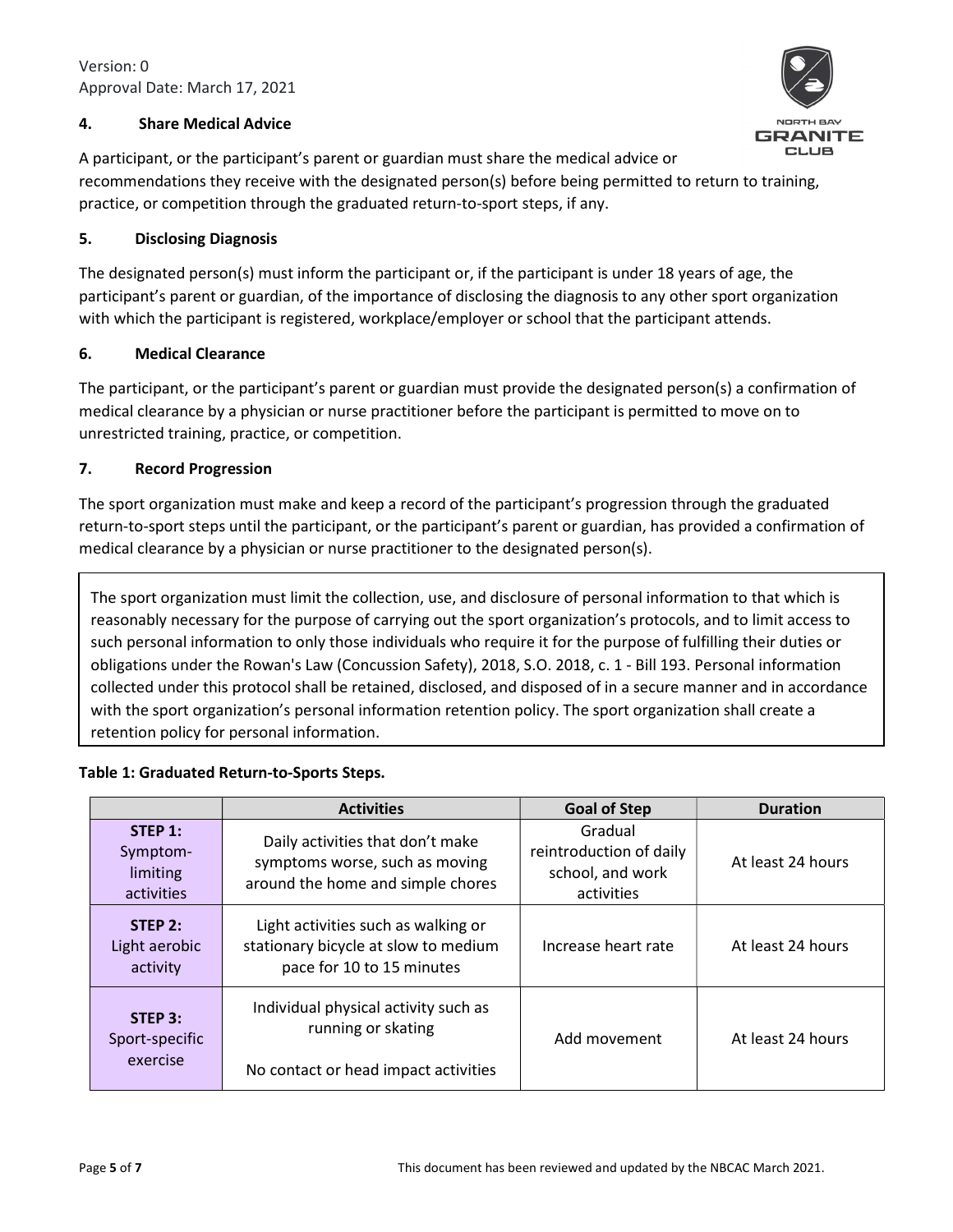

| STEP 4:<br>Non-contact<br>training,<br>practice drills | Harder training drills<br>Add resistance training<br>(if appropriate) | Exercise, coordination,<br>and increased thinking     | At least 24 hours                                                                                                                             |
|--------------------------------------------------------|-----------------------------------------------------------------------|-------------------------------------------------------|-----------------------------------------------------------------------------------------------------------------------------------------------|
| STEP 5:<br>Unrestricted<br>Training &<br>Practice      | Unrestricted training and practice- with<br>contact where applicable  | Restore confidence<br>and assess functional<br>skills | At least 24 hours<br>Obtain clearance from<br>physician or nurse<br>practitioner before<br>unrestricted training,<br>practice, or competition |
| STEP 6:<br>Return-to-Sport                             | Unrestricted competition, training, and<br>practice                   |                                                       |                                                                                                                                               |